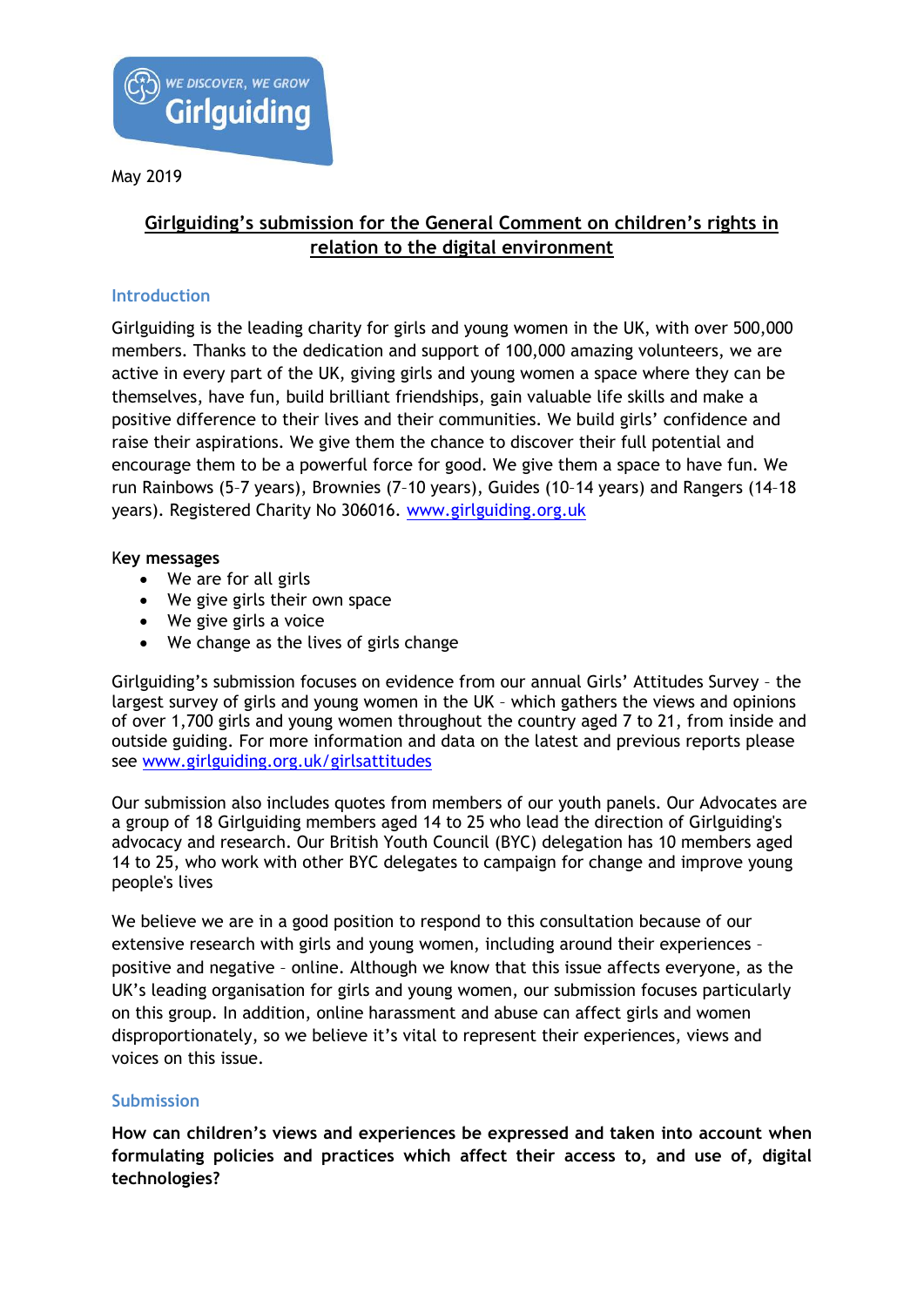

At Girlguiding, we believe it's important that the voices of children and young people are considered and taken seriously when formulating policies and practices that will affect them, including the use of digital technologies. We believe this can be done through effective youth participation, including accessible consultations that young people can easily understand and respond to. For example, at Girlguiding we have a national youth panel, Advocate, who we consult with regularly. Sometimes this involves adapting consultation documents to make the language more accessible.

Our 2018 Girls' Attitudes Survey shows that only 36% of girls aged 11-21 have spoken up about an issue they care about, showing that more must be done to encourage girls and young people in general to have their say.

## **How can discrimination (originating offline or online) be effectively addressed, to ensure all children have their rights realised in a digital world?**

Girlguiding believes it's essential that steps are taken to protect children, young people and adults from experiencing harassment and abuse online. Our research tells us that this is an issue that particularly affects girls and young women, many of whom have experienced online discrimination, intimidation and harassment. Although it is less common among younger girls, a significant minority of girls as young as 7 to 10 have experienced abuse and harassment online.

As the digital world is so embedded in children's lives, we believe that discrimination online should be addressed with the same level of commitment to discrimination that occurs offline, and so this general comment should reflect the general comments from the Committee on the Elimination of Discrimination against Women and the Committee on the Elimination on Racial Discrimination. We also believe that whilst the quickness and ease of the digital world is great in some ways, it can also amplify the risks and put children in a vulnerable situation. Therefore, the impact of this should be considered to effectively addressing discrimination online.

We believe that online platforms have a responsibility to make their services a safe and respectful area to be online. This should involve actively promoting and enforcing community guidelines, making it easier for everyone to report discrimination and abusive behaviour, and to take these concerns seriously through removing content. We also believe that education is an important way to tackle discrimination. We are pleased to see that the new curriculum for Relationships and Sex education includes a focus on having respectful relationships both online and online.

We'd also like to note that whilst online pornography itself isn't discrimination, our research shows that online pornography and other sexualised imagery can make girls and young women feel disempowered, can have a negative impact on their body confidence, and contributes to a culture in which women are valued more for their appearance than ability, and in which sexism and harassment are frequently normalised. We are pleased to see that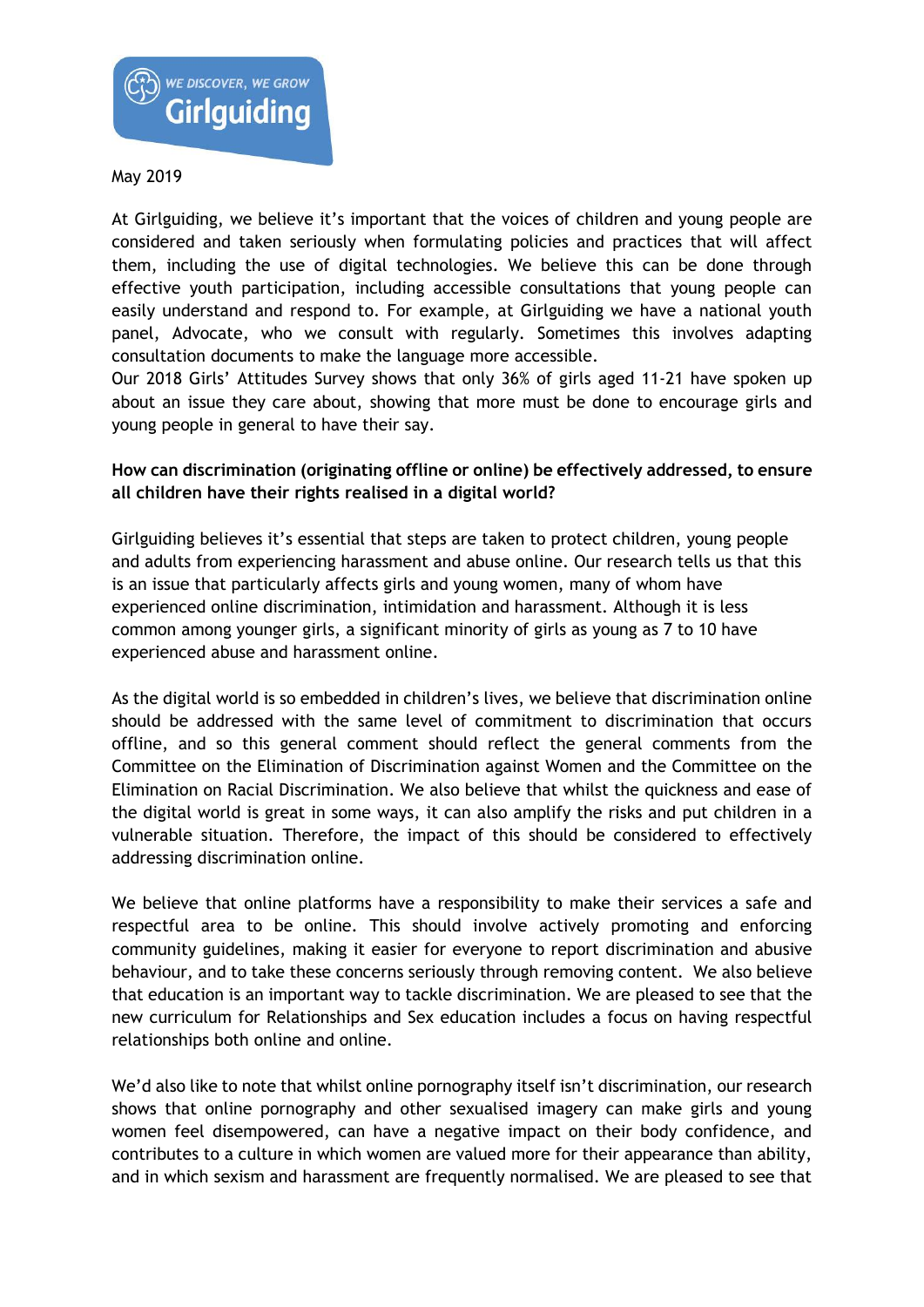age-verification to access online pornography will come into place in July 2019 in the UK, but the availability of graphic images on social media needs to be considered by those trying to keep children safe.

Our 2018 Girls' Attitudes Survey shows:

- 52% of girls aged 11-21 have heard about the recent sexist abuse of women on social media channels, and 25% said this abuse makes them scared that they could also receive this abuse online just for being a girl
- 47% of girls aged 11-21 have had unkind things being said about them on social media
- 36% of girls aged 11-21 know of girls their age who have experienced homophobic bullying
- 33% of girls aged 11-21 know of girls their age who have experienced racial bullying
- 25% of girls aged 11-21 know of girls their age who have experienced bullying about a disability
- 24% of girls aged 13-21 have had sexist comments made about them online

Our survey also shows the impact that discrimination has on girls aged 11-21 years:

- 34% feel less confident in themselves
- 25% less likely to share information about themselves
- 22% feel less confident meeting new people

Our Girls' Attitudes Survey highlights the inappropriate content girls have been exposed to and what impact this has. In 2017:

- 54% of girls aged 11-21 said they have come across unwanted violent or graphic images online that made them feel upset or disturbed
- 26% of girls aged 13 to 21 said they have come across pornography accidentally
- 50% aged 7 -10 are worried about seeing rude pictures online
- 44% aged 11-21 have seen statements about women or girls that they thought were sexist on the news or social media in the past week and 47% had seen stereotypical images of men and women that made them feel less confident to do what they want
- 65% see or hear gender stereotypes on social media often

*"A lot of the time social media can be lazy when responding to concerns. This is evidenced through countless occasions where I have come across racist, misogynistic and offensive attacks where the perpetrator's comments were not a one-time thing. I think social media doesn't take these hate remarks as seriously as they should, as I know of people that have reported others and the most that was done was that the account was temporarily suspended, but not permanently, and further checks were not undertaken."* (Girlguiding Advocate, 14-25)

**How should the General Comment treat the role of parents and other caregivers?**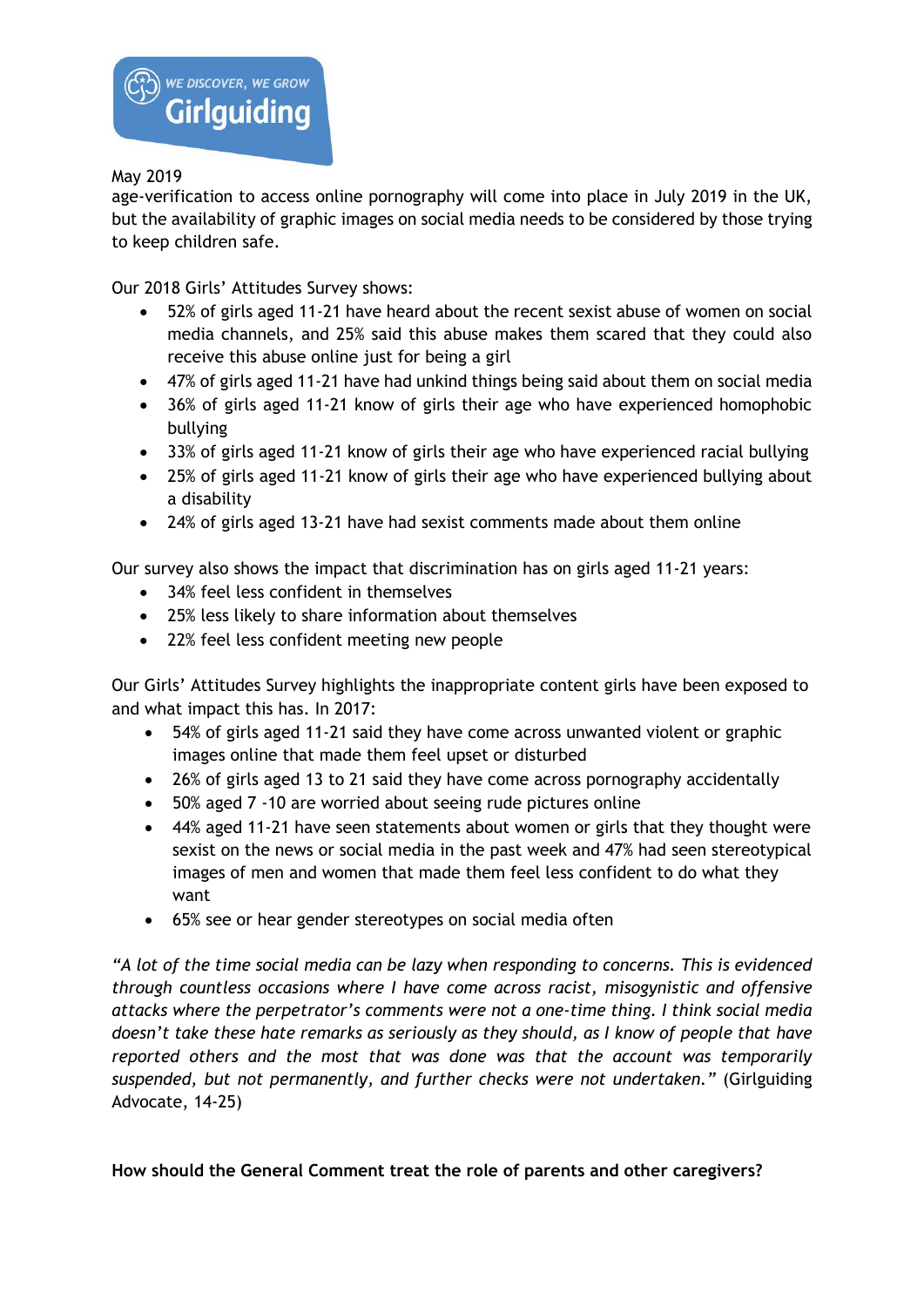

Our 2017 Girls' Attitudes Survey showed that only 47% of girls and young women aged 11 to 21 think their parents understand the pressures they face online. We believe it's important that parents and caregivers are given the information they need so that children and young people's rights can be realised in the digital word and they should also be supported to understand the issues their children experience online and to put the right actions in place to keep their children safe.

This information should also cover how to avoid inadvertently putting children at risk – for example, by sharing photos or locations publicly. It should also include the importance of asking children's permission before sharing images of them. Our 2017 Girls' Attitudes Survey shows that 22% of girls aged 7 to 10 said their parents post pictures of them on social media without asking for permission first and 21% said they feel embarrassed when their parents post pictures of them on social media.

*"I think parents need to show their children how to make their social media accounts private, as this would prevent a lot of issues arising. [Parents] should ask children when sharing photos of them online because children are entitled to privacy. A photo being posted without permission could make the child uncomfortable and carries the risk of these getting into the wrong hands, especially if photos include personal information e.g. school name affecting children's safety."* (Laura, Advocate, 16)

*"I think parents should know what social media their child uses to make sure they are comfortable with the sites. However, teenagers should be given the freedom to use social media, as it comes with many benefits such as keeping in contact or sharing memories. Raising awareness about risks is important for both parents and children to understand how to stay safe online."* (Imogen, Advocate, 15)

## **How should the practices of businesses operating in the digital environment support the realisation of children's rights?**

We believe that businesses operating in the digital environment should adhere to the ageappropriate design code, making sure to develop their services with the best interests of the child in mind. We believe that online platforms should take responsibility for the content that appears on their platforms. This involves making it easier for users to report abusive or harmful content and making it easier for users to block others. Businesses should also actively respond to the concerns of their users and remove the abusive or harmful content and users that are reported. Another way business can support the realisation of children's rights in the digital environment is through providing clearer terms, conditions and community guidelines using accessible language that children and young people can understand.

Our 2018 Girls' Attitudes Survey shows what girls aged 11-21 are most likely to do when someone is being offensive online: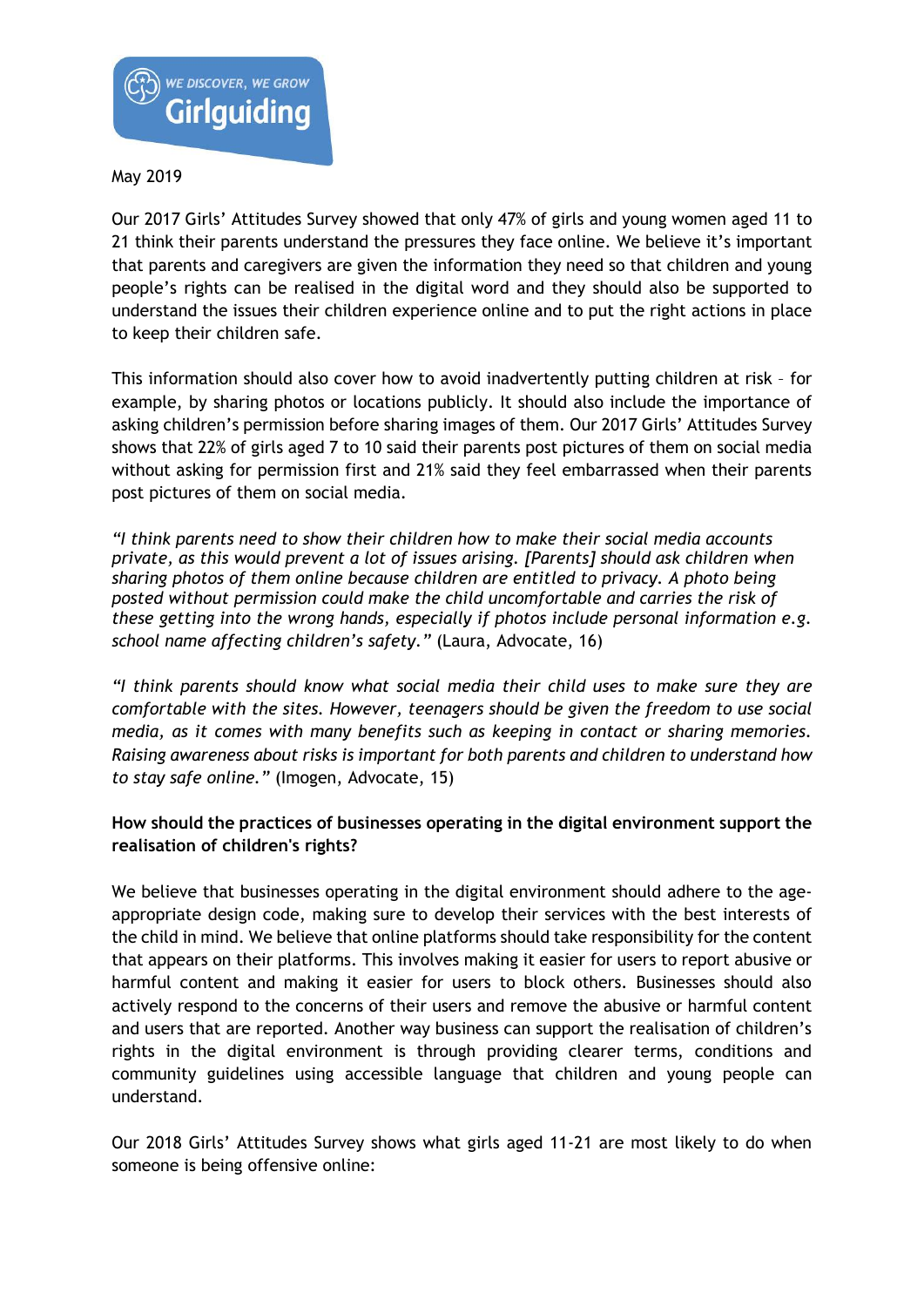

- 50% would tell their parents
- 42% would delete the post or unfriend the person
- 41% would report it to the social media site
- 23% would ignore it

*"I think it's incredibly rare for girls to report abuse and harassment, likely because they fear judgement or being told that 'it happens'. This leads girls to feel as though their harassment is not worth anyone's time, but this needs to end. Spreading awareness of harassment and educating people to know that it should be reported would be a big step forward for reporting abuse to be more supported."* (Imogen, Advocate, 15)

*"Girls can face groomers online who make fake accounts to try and lure them into sending inappropriate photos or to meet them. I think social media sites are responsible for stopping this. They could do this by adding a symbol on someone's profile when they have been verified to show they are who they say. Then, if an unverified account contacts a girl, she would be aware that it has the potential to be a fake account, and to be wary of a potential groomer."* (Laura, Advocate, 16)

## **How can States better realise their obligations to children's rights in relation to the digital environment?**

We believe that States can better realise their obligations to children's rights in relation to the digital environment through actively listening to children and finding meaningful ways to engage with them. We also believe it's important for States to actively promote these rights to children in an age-appropriate and accessible way, making sure it's easily visible, able to reach and engage them, and uses simple language. We also think it's important to recognise that the online world is global, and content can be accessed across borders. Therefore, all States should do their best to meet their responsibilities and work together realise their obligations.

## **Is the realisation of children's rights in the digital environment necessary to realise children's rights in other environments?**

We believe that the realisation of children's rights in relation to the digital environment is necessary to realise children's rights in other environments. As previously mentioned, the online world is not completely separate from the offline world, and it forms a large part of children's lives. If children's rights in the digital environment aren't realised, then this can have a negative impact on them. We believe that children should be able to explore, learn and play through the digital environment without negative consequences or harm.

We believe it's important that the positive and empowering ways that young people use the internet – such as for communication, creativity and activism – are not overlooked. Our 2016 Girls' Attitudes Survey showed that girls can see social media as a space where they can share their views and seek support. 46% of girls aged 13 to 21 said that social media